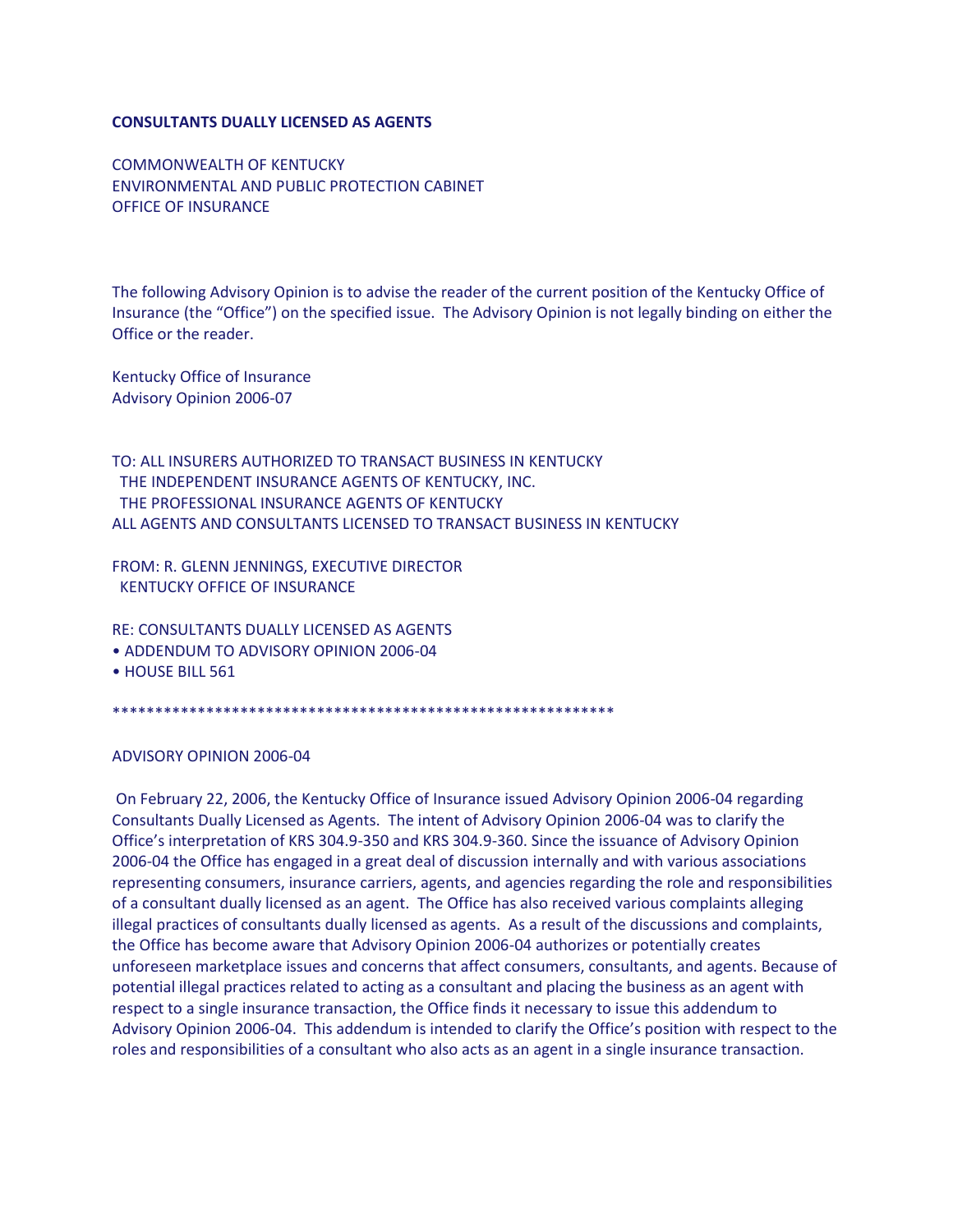As noted in Advisory Opinion 2006-04, KRS 304.9-350 contemplates that a consultant may be dually licensed as both a consultant and an agent and that a dually licensed consultant may act as both a consultant and an agent in a single insurance transaction. Moreover, the Advisory Opinion states that a consultant's fiduciary duty, as outlined in KRS 304.9-360, requires objectivity and complete loyalty to the interests of the insured alone. Advisory Opinion 2006-04 made clear that if a consultant acting as such with respect to an insured bids on the placement of the insurance business as an agent, this action by the consultant may result in a breach of the consultant's fiduciary duty in a violation of KRS 304.9-360, thereby subjecting the consultant to both administrative action pursuant to KRS 304.9-440 and KRS 304.99-020. Moreover, under these circumstances there is the potential for civil liability against a consultant for a breach of fiduciary duty owed to the consumer/insured.

## STATEMENT OF POSITION

After reviewing allegations that form the basis of complaints received and, after discussing the consultant/agent issues with interested persons, it is the opinion of this Office that a licensed consultant dually licensed as an agent is prohibited from acting as both an agent and consultant in a single insurance transaction. This is true despite the fact that KRS 304.9-350 contemplates one person with dual roles as both a consultant and agent.

The Office finds that the potential for conflict of interest and/or breach of fiduciary duty to the consumer/insured must ultimately control this Office's opinion and regulation of dually licensed consultants and agents. The fiduciary duty a consultant has to the consumer/insured is a binding legal relationship that has very real consequences for breach. The harm done by even the slightest appearance of a conflict of interest or breach of fiduciary duty to the consumer/insured outweighs consultants' and agents' market freedom to act as both in a single insurance transaction. Further, KRS 304.9-035 makes it clear that an "agent" is a representative of the insurance company. There is an inherent conflict between KRS 304.9-035 and the consultant fiduciary responsibility as outlined in KRS 304.9-360. Given this conflict, the Office opines that a dually licensed consultant cannot represent the insurer in accordance with KRS 304.9-035 and act in a fiduciary capacity to the insured as a consultant in a single transaction.

As such, a consultant dually licensed as an agent must determine, at the inception of each and every single insurance transaction, whether to act as a consultant and maintain a fiduciary duty to the insured or act as an agent and represent the insurer. From that point on, in each and every single insurance transaction, the consultant dually licensed as an agent must maintain his or her decision at inception until the expiration of the written consultant contract. No crossover in titles or duties will be permitted since the duties of a consultant and agent cannot be statutorily reconciled. The intermingling of the duties of a dually licensed consultant and agent in a single insurance transaction is both potentially damaging to the insurance consultant/agent and consumer/insured.

The laws governing consultants, specifically KRS 304.9-350, is an area of regulation that the Kentucky Insurance Code takes very seriously. In fact, violations of the KRS 304.9-350 may result in the most severe penalties the Kentucky Insurance Code allows. Specifically, KRS 304.99-025 states as follows: "[I]n addition to any applicable suspension, revocation, or refusal to continue the consultant's license, violation of KRS 304.9-350 shall, upon conviction, be punishable by a fine of not more than five thousand dollars (\$5,000), or by imprisonment up to one (1) year, or by both." This Office will not